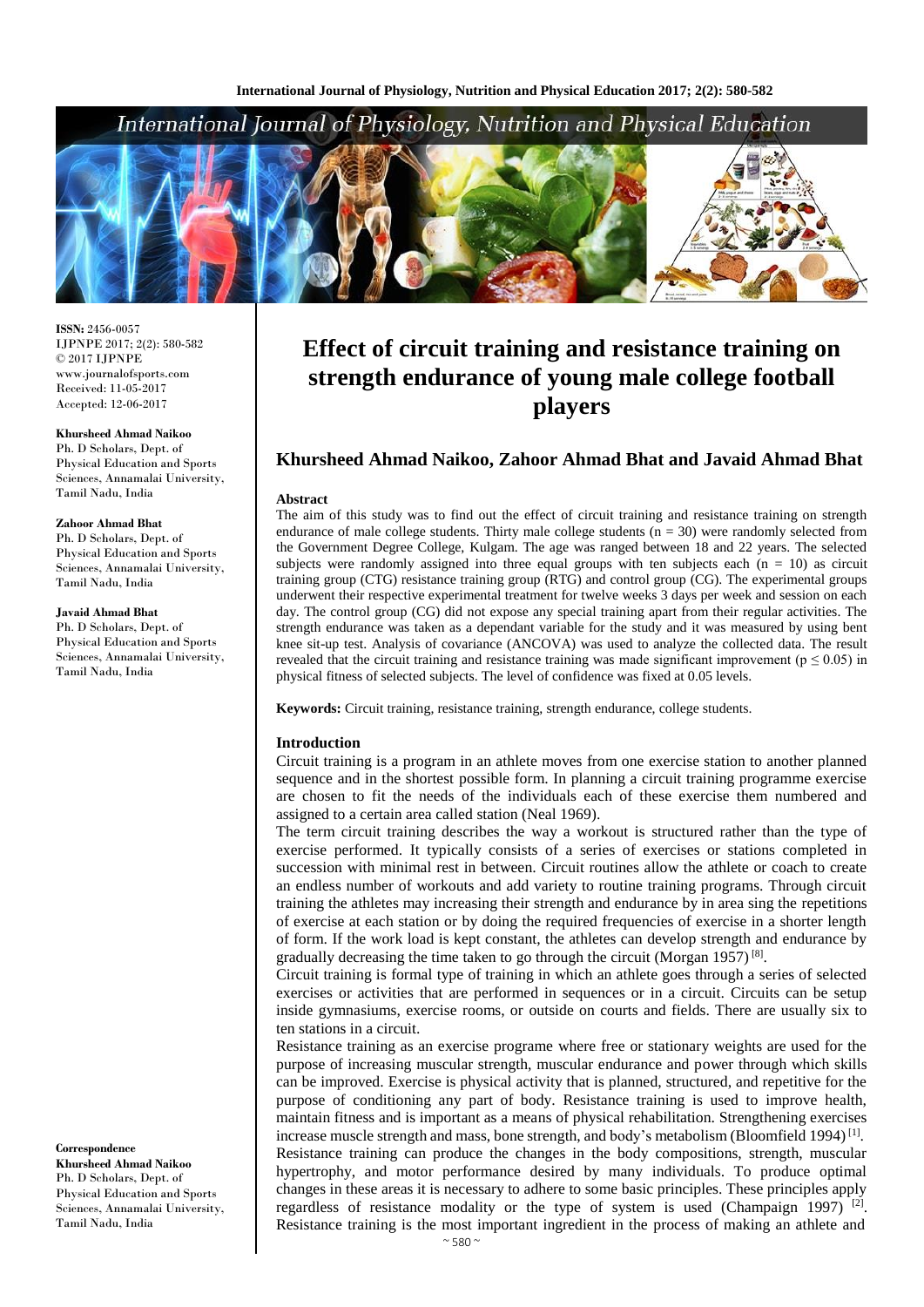International Journal of Physiology, Nutrition and Physical Education

it enhances performances along with success not only rehabilitation, but also in preventing injuries as well. Proper resistance training yields benefits for any athlete young or old. As a result, he is stronger, faster, more flexible, more enduring, and less likely to suffer from injury. Resistance training is used directly to improve maximum strength, elastic strength, strength endurance and it leads to intensive demands on muscular tendons, ligaments and joints (Donald & Mathews 1981)

Strength endurance is training for all most all types of sports activities. Endurance is a term that describes two separate but related concepts muscular endurance and cardio respiratory endurance. Each makes a unique contribution to athletic performance, so each differs in importance to different athletics. This quality is muscular endurance, the ability of a single muscle or muscle group to sustain high – intensity, repetitive or static exercise, and muscular endurance is highly related to muscular strength and anaerobic development.

### **Materials and Methods**

The aim of this study was to find out the effect of circuit training and resistance training on strength endurance of male college students. Thirty male college students  $(n = 30)$  were randomly selected from the Government Degree College, Kulgam. The age was ranged between 18 and 22 years. The selected subjects were randomly assigned into three equal groups of ten subjects each (n=10) as circuit training group

(CTG) resistance training group (RTG) and control group (CG). The experimental groups underwent their respective experimental treatment for twelve weeks 3 days per week and session on each day. The control group (CG) did not expose any special training apart from their regular activities. Moderate intensity (60%-70%) of resistance was used in this experimentation. The strength endurance was taken as a dependant variable for the study and it was measured by using bent knee sit-ups. These exercises are used to perform this study for strength endurance of the body for football players, 1. Buttock kicks & high knee 2.Squart jump 3.Lungs 4.Step up down 5.Shuttle run 6. Carioca. The pre and post test were conducted one day before and after the experimental treatment. The pre and post test were conducted one day before and after the experimental treatment.

## **Data Analysis**

Mean and Standard deviation were calculated for strength endurance of each training group. And the data were analyzed by using analysis of covariance (ANCOVA). If the 'F' value was found to be significant for adjusted posttest mean, Scheff's post hoc test was applied to determine the significant difference between the paired mean. Statistical significance was fixed at 0.05 levels.

### **Results**

| Table 1: Analysis of Covariance on Strength Endurance of the Experimental Groups and the Control Group |  |  |
|--------------------------------------------------------------------------------------------------------|--|--|
|--------------------------------------------------------------------------------------------------------|--|--|

| <b>Test</b>                   | <b>CTG</b> | <b>RTG</b> | CG    | <b>SOV</b> | <b>SS</b> | DF      | <b>MS</b> | F       |
|-------------------------------|------------|------------|-------|------------|-----------|---------|-----------|---------|
| Pre test<br>Mean              | 27.33      | 27.66      | 27.00 | <b>BG</b>  | 0.80      | 2       | 0.4       | 0.21    |
| $S.D(\pm)$                    | 1.23       | 1.98       | 0.98  | WG         | 53.4      | 27      | 1.99      |         |
| Post test<br>Mean             | 27.29      | 28.5       | 27.02 | <b>BG</b>  | 34.24     | 2<br>27 | 17.12     | $9.23*$ |
| $S.D(\pm)$                    | 1.37       | 1.64       | 1.01  | WG         | 0.33      | 2       | 1.85      |         |
| Adjusted<br>Post-test<br>Mean | 27.00      | 27.06      | 27.13 |            | 0.002     | 26      | 2.17      | 12.28*  |

\*significant, F = (df 2, 27) (0.05) = 3.35; (P ≤ 0.05), F = (df, 2, 26) (0.05) = 3.36; (P ≤ 0.05)

Table 1 shoes that the pre test mean of experimental and control groups are 27.33, 27.66 and 27.00 respectively. The obtained 'F' ratio of 0.21for the pre test mean is lower than the table value 3.35 for df 2 and 27 required for significance at 0.05 levels. The post tests mean of experimental and control groups are 27.29, 285 and 27.13 respectively. The obtained 'F' ratio of 9.23 for post test mean is higher than the table value 3.35 for df 2 and 27 required for significance at 0.05 levels. The adjusted post means of experimental and control groups are 27.00, 27.06 and 27.13 respectively. The obtained 'F' ratio of 12.28 for adjusted post test mean is higher than the required table value 3.36 for df 1 and 26 required for significant at 0.05level. The result of the study indicates that there was a significant difference between the adjusted post test mean of circuit training group, resistance training group and control group on strength endurance at 0.05 levels. Since, three groups were compared, whenever they obtained 'F' ratio for adjusted post test was found to be significant, the Sheffe's test was used to find out the paired mean difference and it was presented in table II.

**Table II.** Scheff's post hoc test for the difference between paired mean on strength endurance

| <b>CTG</b> | <b>RTG</b> | CG    | MD      | CI    |
|------------|------------|-------|---------|-------|
| 27.00      | 27.06      |       | $0.06*$ |       |
| 27.00      |            | 27.13 | $0.13*$ | 0.050 |
|            | 27.06      | 27.13 | $0.07*$ |       |

\*significance at 0.05 level of confidence ( $p \le 0.05$ ).

Table II showed that the adjusted post test mean difference on strength endurance between circuit training group and resistance training group and control group are 0.06, 0.13, and 0.07 respectively. These values are higher than the required confidence interval value of 0.050, which shows the significant difference at 0.05 level of confidence. The results of the study show that there was significant difference between circuit training group and control group, between two experimental groups and resistance training group and control group. The pre, post and adjusted post test mean values of experimental groups and control group on strength endurance were graphically represented in the figure I.